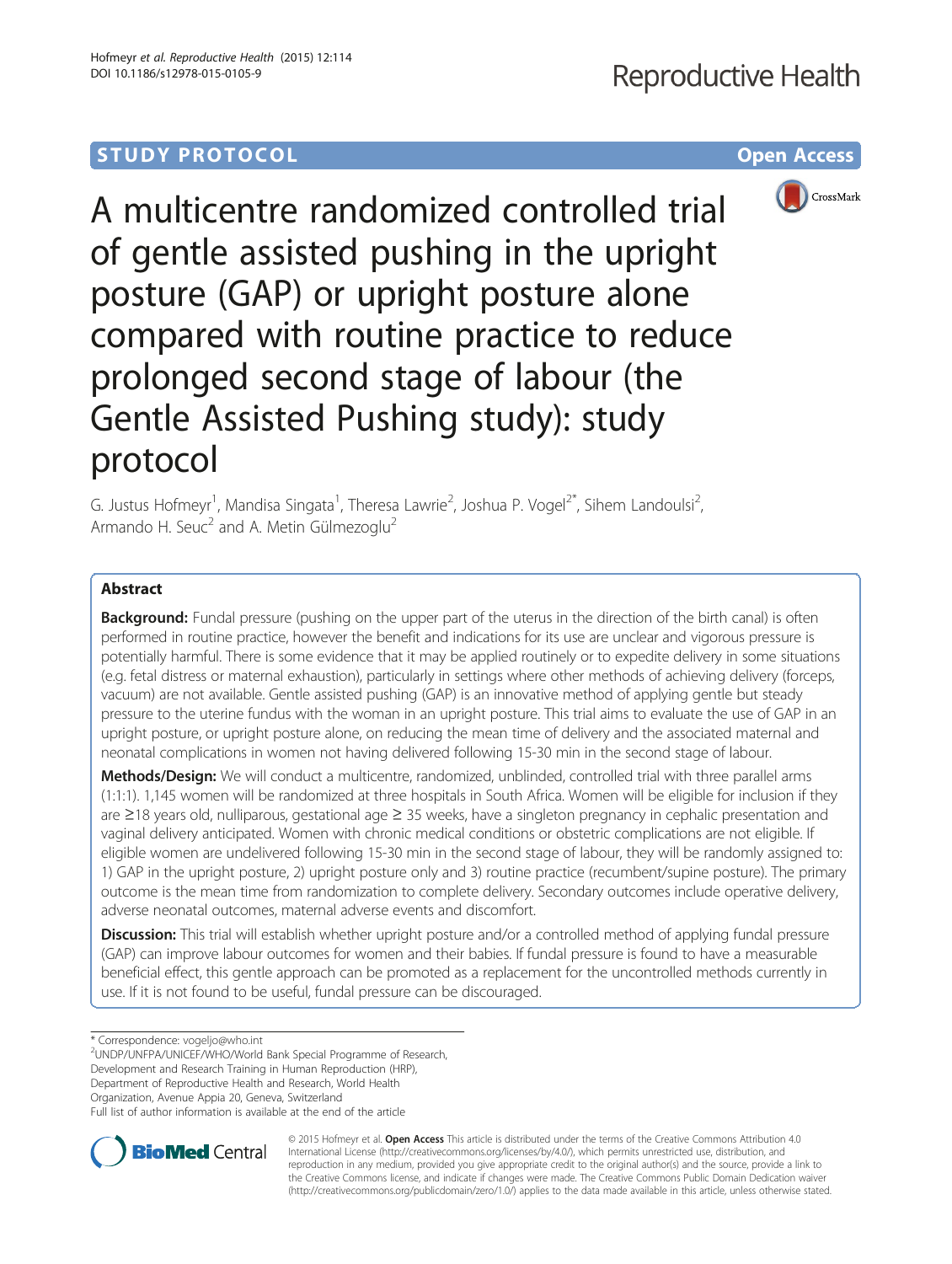# Background

The first stage of labour is the period of time from the onset of intense, synchronous and co-ordinated contractions leading to full cervical dilatation. The second stage of labour is the period from full cervical dilatation to expulsion of the baby through the vagina. UK guidelines define the normal duration of the second stage of labour to be about 0.5 to 2.5 h for nulliparous women, and up to 2 h in parous women following the onset of the active second stage of labour [\[1\]](#page-8-0). There is little consensus as to what constitutes a prolonged second stage of labour. UK guidelines define it as more than two hours and one hour of the onset of the active second stage for nulliparous and parous women, respectively [[1](#page-8-0)]. After this time, women in the UK are referred for operative vaginal birth. Poor contractions, maternal exhaustion, epidural analgesia and occipito-posterior fetal positions are common causes of prolonged second stage. These causes can be difficult to overcome without interventions such as oxytocin (to stimulate or augment uterine contractions) and assisted vaginal birth (such as forceps or vacuum).

Fundal pressure involves the application of pressure by the birth attendant to the uppermost part of a woman's uterus, directed towards the birth canal, in an attempt to assist spontaneous vaginal delivery [\[2](#page-9-0)]. Applying manual fundal pressure was originally described by Samuel Kristeller in the 1870s and was known as the Kristeller manoeuvre. Nowadays, although this manoeuvre is not officially taught to midwives and doctors, the use of manual fundal pressure is still performed in clinical practice, although often not documented in clinical records [[3\]](#page-9-0). Applying fundal pressure under controlled conditions has been shown to increase intrauterine pressure [\[4\]](#page-9-0). This increase in the expulsive uterine forces could potentially assist the mother to push the baby out. There is evidence to show that fundal pressure is used in formal and informal childbirth practice, in developed and less developed countries [\[5](#page-9-0)–[8\]](#page-9-0). However, how frequently fundal pressure is performed in routine practice and the indications for its' use in different settings is unclear. In a 2006 postpartum survey of women in the USA, it was reported that there was a 'notable minority' of births during which 'a staff member pressed on the mother's belly to help push the baby out' [[7\]](#page-9-0). A survey in the Netherlands between 1994 and 1995 reported a prevalence of 4 % [[8\]](#page-9-0). Two other studies in tertiary care institutions have reported the incidence of fundal pressure application to be 23-24 % [[9](#page-9-0), [10\]](#page-9-0). It may be applied routinely, in prolonged second stage of labour, for situations where delivery needs to be expedited (e.g. fetal distress) or for maternal medical conditions where prolonged pushing is contraindicated [\[2](#page-9-0)]. Fundal pressure is also used routinely to assist birth at Caesarean section.

The safety of this intervention has not been established [\[3](#page-9-0), [11](#page-9-0)–[13](#page-9-0)], and its use remains controversial [\[13](#page-9-0)]. Applying fundal pressure has been both recommended and condemned as a strategy for assisting birth in the management of shoulder dystocia [\[14](#page-9-0), [15](#page-9-0)]. To our knowledge, the only published randomized controlled trials (RCTs) of manual fundal pressure during vaginal birth have found no benefits associated with its use, but the numbers studied were small [[16, 30\]](#page-9-0). A pilot RCT of manual fundal pressure compared with standard care in 209 nulliparous women with uncomplicated pregnancies in a hospital in India found no significant reduction in the duration of the second stage of labour, but an increase in perineal injuries [\[16\]](#page-9-0). A 2005 review of the manoeuvre concluded that the role of fundal pressure is understudied and caution should be exercised until it is proven to be safe and effective [\[11](#page-9-0)]. A 2009 Cochrane review concluded that there is currently insufficient high quality evidence to draw firm conclusions about the benefits and risks of this practice [\[2](#page-9-0)].

Fundal pressure is usually applied manually; however, two small RCTs (conducted in hospitals in South Korea and Italy) have evaluated fundal pressure applied using two different types of inflatable belts compared with standard care in nulliparous women with uncomplicated singleton pregnancies [[17, 18](#page-9-0)]. These studies reported a significant reduction in the duration of the second stage of labour and, in the study in Italy, a significant reduction in perineal trauma, CS, vacuum delivery and neonatal ICU admission.

## Potential benefits and risks of fundal pressure

In well-resourced settings, a prolonged second stage of labour is usually overcome by assisted vaginal delivery or caesarean section. In lower-income countries, for the majority of births, instrumental or operative delivery methods may not be available; and timely transfer to a service with these facilities may not be feasible. In these settings, fundal pressure may be an effective way of expediting the birth of a baby, and potentially reducing the risk of neonatal morbidity and mortality associated with a prolonged and difficult birth. In addition, this intervention may be valuable for women in whom instrumental delivery is contraindicated (such as HIV infection) and for whom assistance in the second stage of labour is necessary. However, even in settings where instrumental or operative delivery is available, fundal pressure may reduce the need for their use and, thereby, reduce the risk of associated third-degree tears or surgery. The potential benefits, therefore, have implications for obstetric care at all levels.

Fundal pressure manoeuvres of variable force and direction are commonly used by birth attendants with potentially harmful effects. Maternal complications ascribed to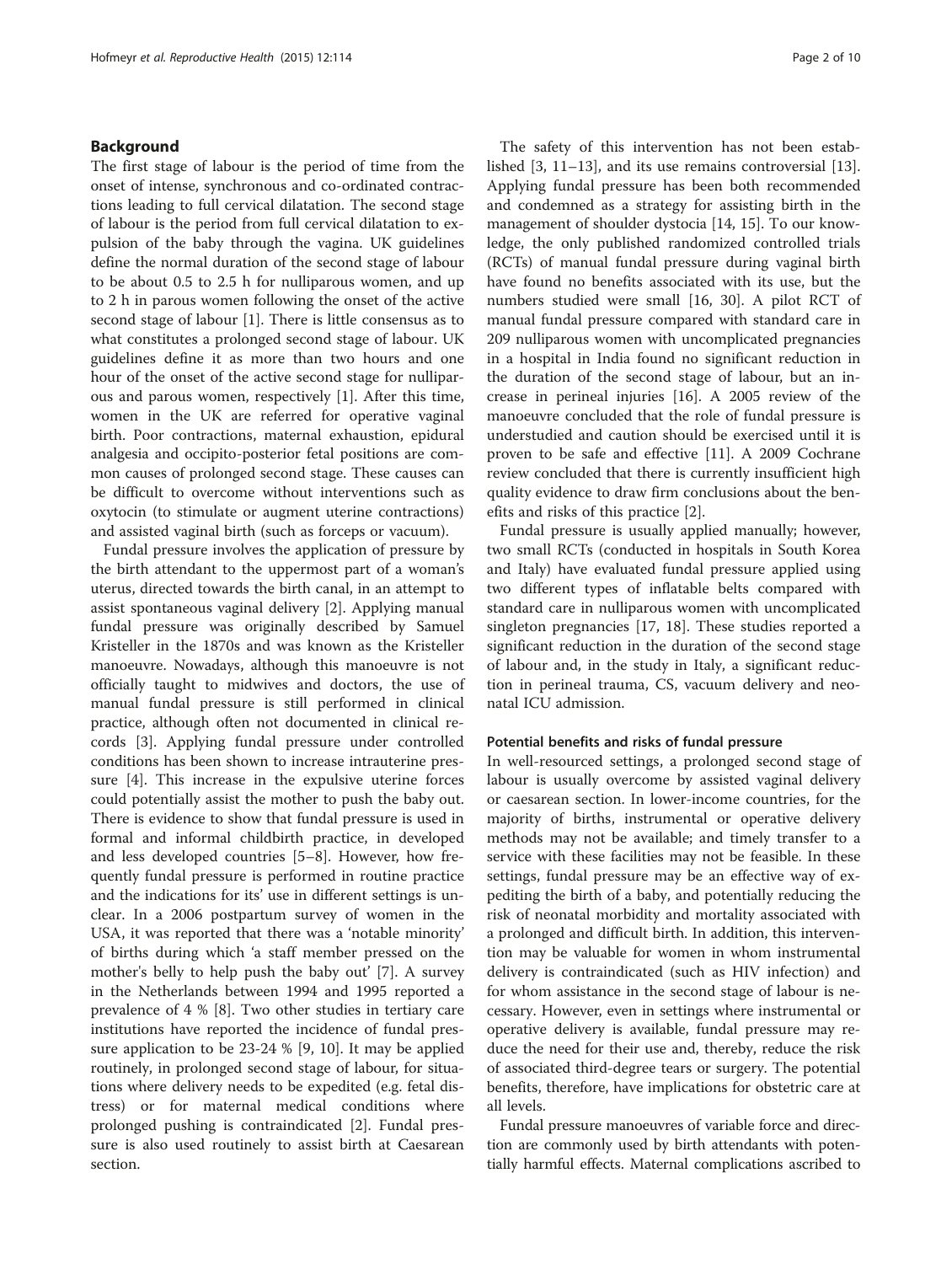these 'conventional' fundal pressure manoeuvres include perineal tears, uterine rupture, uterine inversion, pain, hypotension, respiratory distress, abdominal bruising, fractured ribs, and liver rupture [\[19](#page-9-0)–[26](#page-9-0)]. Excessive fundal pressure has also been cited as a predisposing factor for amniotic fluid embolism [[27](#page-9-0)]. In the neonate, fundal pressure has been implicated as a possible cause of fractures and brain damage [\[28, 29\]](#page-9-0). The theoretical basis for the latter is that applying mechanical forces to the uterus to increase intrauterine pressure could cause a concomitant increase in fetal intracranial pressure. This, in turn, could lead to a decrease in fetal cerebral blood flow and subsequent cerebral handicap in the infant. The same mechanism has been postulated to occur in cases of cerebral palsy following uterine tetany or forceps delivery. In addition, if used in the presence of cephalo-pelvic disproportion, the risk of maternal and neonatal injury would be high.

There is also a theoretical possibility that fundal pressure may cause maternal-fetal transfusion of blood, increasing the risk of viral transmission such as HIV. However, in a randomized trial of fundal pressure versus no fundal pressure at caesarean section, no evidence of maternal-fetal transfusion was found [\[30](#page-9-0)].

The lack of a standardised method of application is also contributing to differences of opinion regarding the utility of fundal pressure. Although it has been described as being 'applied gently with one hand on the uterine fundus at a 30° to 45° angle to the maternal spine in the direction of the pelvis' [\[13](#page-9-0)], in a longitudinal direction, it is difficult to quantify or control the amount of force used. Fundal pressure may vary from the gentle pressure described above, to vigorous force applied with both hands or elbows using the attendant's whole weight. A tendency to use rapid thrusting movements may cause sharp rises in intrauterine pressure and increase the risk of maternal and neonatal injury. The gentle assisted pushing (GAP) method described in this protocol is designed to eliminate the possibility of excessive use of force, by positioning the attendant behind the women who is in an upright position, so that only the pressure applied with her hands can be used.

#### The role of maternal posture

In the 1800s, it was noted that women would give birth in upright positions using posts, hammocks or furniture, or that women might kneel, crouch, or squat using bricks, stones, or a birthing stool [\[31](#page-9-0)]. Upright positions adopted during the first stage of labour have been shown in a systematic review to reduce the duration of labour by about one hour [[32](#page-9-0)]. Upright postures may enhance progress in the second stage of labour and reduce operative delivery, however the limited evidence available is inconclusive. A systematic review of maternal position in the second stage of labour revealed several benefits

due to upright posture (e.g. fewer instrumental deliveries, fewer abnormal fetal heart rate patterns, a trend to shorter second stage) however, it also revealed a possible association with more blood loss [[33\]](#page-9-0). In this review, it was suggested that blood loss may have been more accurately estimated in the women allocated to upright birth in a specially designed birth chair in which blood loss was collected in a receptacle. Assuming an upright kneeling or squatting position for the second stage of labour may facilitate vaginal delivery, by enabling the mother to bear down more efficiently with the alignment of physiological and gravitational forces, as well as tilting the pelvis to a more favourable (less oblique) orientation to the direction of the uterine and bearing down forces. However, in practice the second stage of labour is often performed in recumbent or semi-recumbent positions, which some claim enables birth attendants to better monitor and gain access to the baby [\[31\]](#page-9-0).

#### Pilot study

We conducted a pilot study in the form of a RCT, to determine the feasibility of a larger RCT to evaluate this new method of gentle fundal pressure called "gentle assisted pushing" (GAP), which was performed with the woman in an upright posture. The pilot study protocol was approved by the Ethics Committee, East London Hospital Complex, and the Committee for Research on Human Subjects, University of the Witwatersrand.

This two-armed RCT recruited 120 healthy, nulliparous women with a singleton pregnancy in cephalic presentation at ≥35 weeks who consented to participate. Women undelivered by 15 min of bearing down (second stage) were randomized (1:1) to 1) gentle assisted pushing in an upright posture, or 2) upright posture only. The attendants were two research midwives who were taught the fundal pressure technique by the lead investigator. During contractions, steady firm fundal pressure was applied using the palms of both hands in the direction of the pelvis using only the strength of her forearms. Steady, sustained pressure was maintained for the full duration of each contraction or 30 s, whichever was shorter. Forceful or rapid pressure and the use of body weight to apply pressure were avoided. The results of this unpublished pilot study showed a non-significant trend towards reduce rate of operative delivery. From this pilot, it was concluded that the GAP method was clinically feasible and that the results justified a larger trial to study the effectiveness and safety of this intervention, and its relationship to posture, in the second stage of labour.

This larger trial will add to the body of knowledge on upright posture versus recumbent posture. By additionally using gentle assisted pressure combined with the upright posture, the expulsive forces acting on the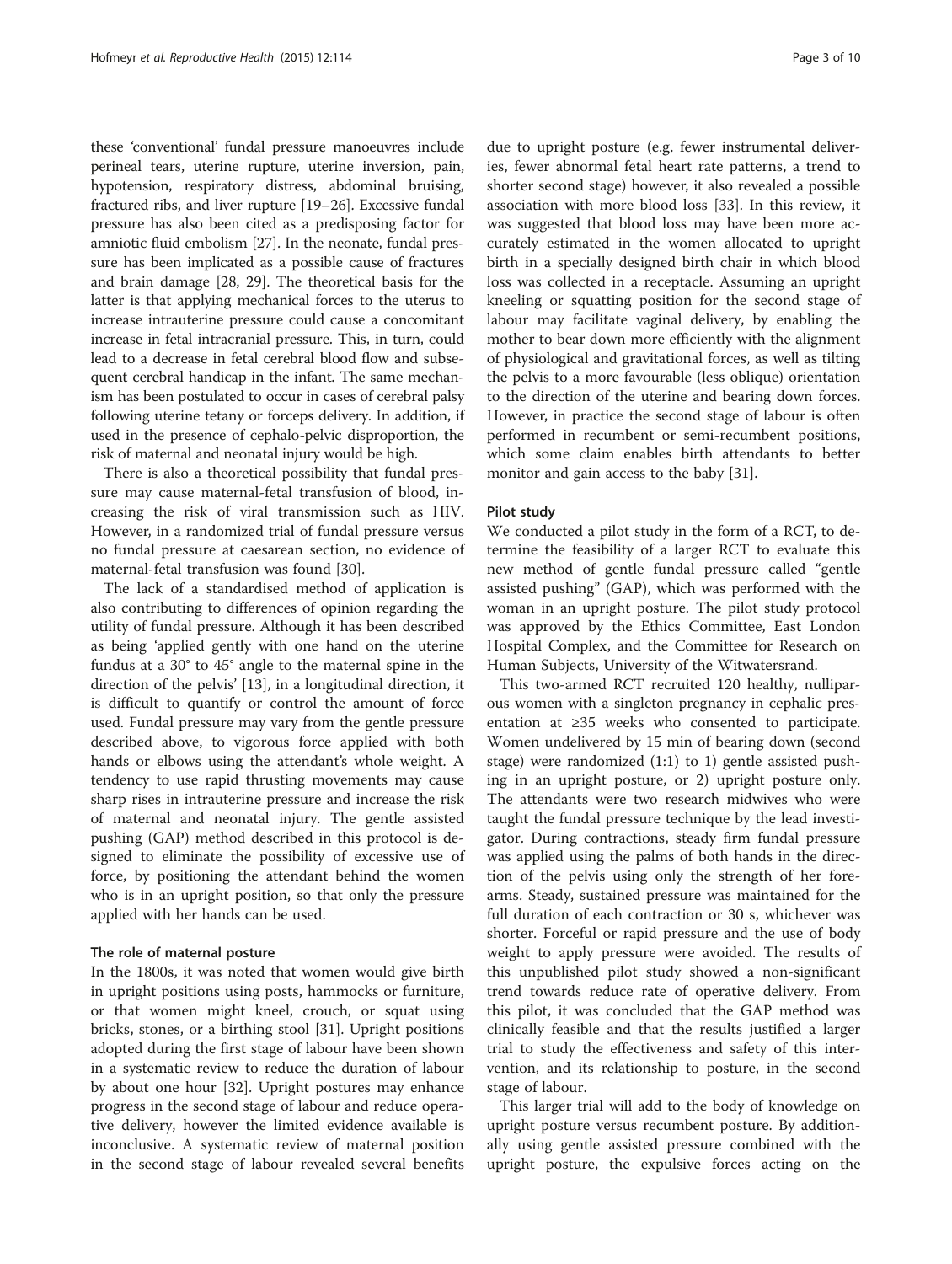uterus should be optimised. To differentiate possible effects of gentle assisted pushing and posture, and to supplement the evidence base on the effectiveness of upright posture, a three-armed comparison will be used.

# Study objectives

This three-arm trial aims to evaluate the use of gentle assisted pushing in an upright posture (GAP). We will determine whether:

- 1. GAP is associated with reduced duration of second stage of labour, and improved neonatal and maternal outcomes, compared with current routine practice (typically recumbent/supine posture).
- 2. Upright posture alone is associated with a reduced duration of second stage of labour, and improved neonatal and maternal outcomes, compared with current routine practice (typically recumbent/supine posture).
- 3. GAP (gentle fundal pressure in an upright posture) is associated with reduced duration of second stage of labour, and improved neonatal and maternal outcomes, compared with upright posture alone.

# Methods

# Study design

The GAP study is a multicentre, randomized, controlled, unblinded, clinical trial with three parallel arms (1:1:1). Please see Fig. 1 for a graphical outline of the study.

# Study setting

The study will be conducted in four sites at three maternity facilities in South Africa, namely:

- Frere Hospital, East London a tertiary-level hospital with approximately 800 beds in total, with an estimated 570 deliveries per month. There are two study sites at Frere Hospital:
	- o Dancan Village Day Hospital Midwife-led obstetric unit
	- o Frere labour ward Obstetrician-led obstetric unit
- Cecilia Makiwane Hospital, East London a secondary-level hospital with approximately 700 beds in total, with an estimated 400 deliveries per month
- Butterworth Hospital a district hospital with approximately 400 beds in total, with an estimated 400 deliveries per month

# Study participants

All women attending participating hospitals for delivery (who meet the inclusion criteria) during the study period will be approached for participation in this study.

The eligibility criteria are:

- Equal to or greater than 18 years old;
- Nulliparous women;<br>• Gestational age  $> 35$
- Gestational age  $\geq$  35 weeks;
- Singleton pregnancy;

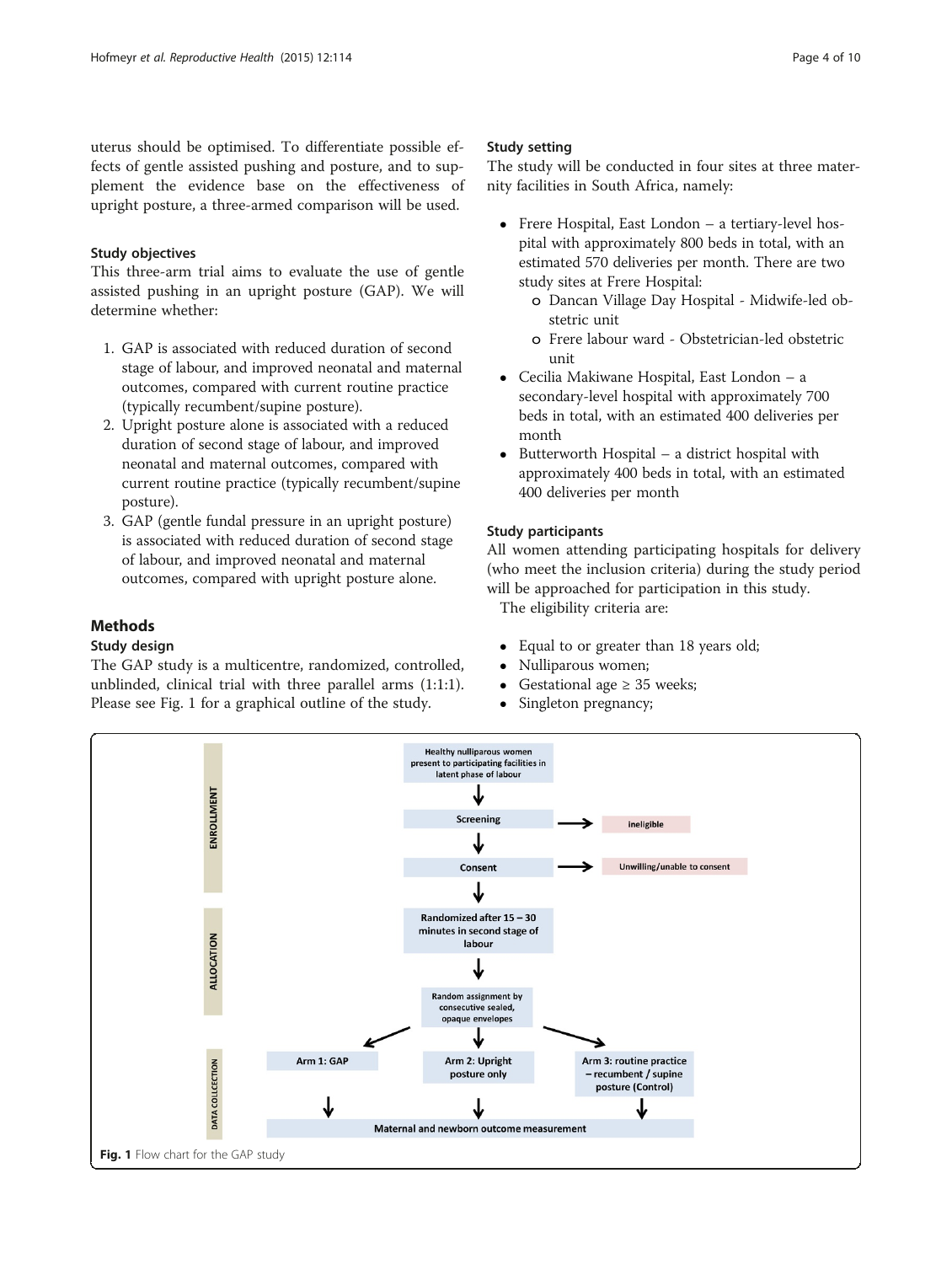- Vaginal delivery anticipated;
- Cephalic fetal presentation;
- Baby's heartbeat detected;
- No chronic medical conditions, including heart disease, epilepsy, hypertension, diabetes mellitus and renal disease;
- No obstetric complications, including hypertensive disorders of pregnancy, cephalo-pelvic disproportion, antepartum haemorrhage, intra-uterine growth restriction, fetal distress, intra-amniotic infection; and
- Willing and able to provide consent

Women whose labours are induced or augmented, or women with HIV, are not excluded from this trial. However, this information will be captured in the trial forms.

# Recruitment and screening procedures

In participating facilities, nulliparous women ≥18 years old will be approached with information about the trial. Women who are in latent phase of labour and who meet the eligibility criteria will be fully counselled and informed about the trial. The following guidelines will be used for screening:

- The woman should be sufficiently comfortable to make an informed choice.
- Information should be provided in her home language.
- She will be given an information sheet and offered time to reflect and ask questions, or to consult with family members.
- If she agrees, she will sign the informed consent form
- Illiterate participants will have the consent form read to them.
- Verbal consent will be witnessed by an independent signatory.
- Following receipt of the signed consent form, baseline demographic and clinical data will be recorded on the screening form.
- Screened women will be given a screening number, including women who decline to take part and those who are not eligible. All screening forms will be kept by the study team.

# Sampling and allocation

Recruited women who reach second stage of labour without major complications will be randomized. The randomization sequence will be generated by the WHO/ RHR Statistics and Informatics (SIS) team. This will be computer-generated in balanced blocks of variable size, in a ratio of 1:1:1 for the three study arms. Details of the group allocation will be concealed on cards inside a sequentially-numbered series of sealed, opaque envelopes. These will be prepared by the SIS team, separately for each study site. Allocation will be performed by the research assistant, by opening the next numbered envelope in the series. The assignment schedule will be stored at WHO, and will not be accessible to the on-site research teams.

# Study interventions

Participants will be allocated to one of the following intervention groups:

- Arm 1: GAP (gentle fundal pressure in an upright posture)
- Arm 2: Upright posture only
- Arm 3: Routine practice (typically recumbent/supine posture)

Labour ward staff at the study sites will be trained in these study procedures before the start of recruitment.

# Arm 1: GAP (gentle fundal pressure in an upright posture)

The principle of the procedure is for the birth attendant (a midwife or doctor) to apply steady (firm yet gentle) manual pressure on the uterine fundus in the direction of the pelvis, for the full duration of each uterine contraction, but not exceeding 30 s. Forceful or rapid pressure is to be avoided.

Gentle assisted pressure will be applied by attendants who have been trained in the procedure, via a video teaching aid and practical demonstration by the study team. These training materials and methods will be standardized to ensure comparability of training and GAP administration across study sites. The woman will be assisted to assume an upright kneeling or squatting posture on the bed. The trained birth attendant will kneel behind her on the bed or stand behind her with the woman positioned at right angles to the length of the bed and back close to the side of the bed. The trained birth attendant will wrap her arms around the woman passing below her axillae, and place both open palms, overlapping, on the fundus of her uterus. Steady pressure in the long axis of the uterus will be applied only during contractions. The duration of pressure will be limited to 30 s, with a minimum of 30 s rest before the next pressure.

The position of the trained birth attendant in relation to the mother ensures that excessive force using the assistant's weight cannot be used, as occurs with conventional fundal pressure when the woman is supine and the trained birth attendant is standing alongside her. The upright posture is integral to this intervention. During training, a manikin will be used with a small air-filled bladder between the trained birth attendant's hands and the manikin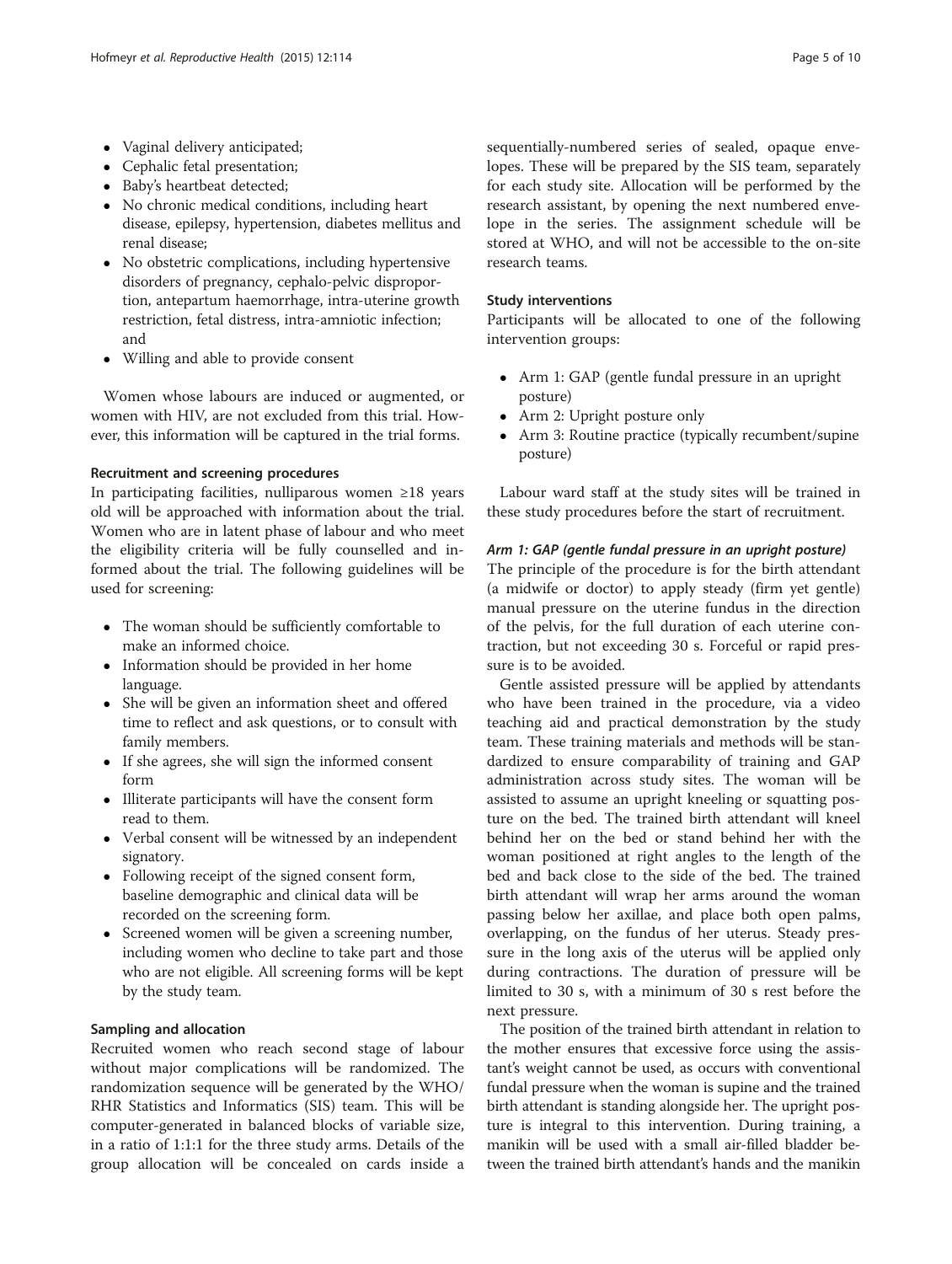abdomen, connected to a beaumanometer so that the amount of pressure can be monitored.

#### Arm 2: Upright posture

Participating women will be encouraged to assume an upright crouching or kneeling position during the second stage of labour. When the baby's head is 'crowning', the trained birth attendant may choose to move the woman to a recumbent position for the birth.

#### Arm 3: Routine practice (recumbent/supine posture only)

The current posture as practiced in the participating sites will be used.

In all intervention arms, the trained birth attendant encourages the women to bear down. All other delivery procedures, such as fetal heart monitoring and routine oxytocin after the birth, are performed according to the usual hospital routine and will not differ between the groups.

For Arm 3 (routine practice), if the woman remains undelivered 30 min after randomization, fundal pressure or changes in posture may be considered necessary by the birth attendant according to routine local practice. Additional procedures or treatments performed at the discretion of the attendant will then be recorded in the study form.

At any stage of the labour, routine procedures such as change in posture, oxytocin administration, forceps or vacuum delivery or caesarean section will be available as considered indicated by the responsible clinician. If forceps, vacuum delivery or caesarean section is required, GAP and/or upright only posture will be stopped.

Electronic fetal heart rate monitoring is not routinely used in the study institutions in uncomplicated pregnancies; therefore, this equipment is unlikely to interfere with the administration of the interventions in this study. Auscultation of the fetal heart rate will be performed after each contraction following randomization. If electronic monitoring is considered necessary by the birth attendant, the GAP procedure will not interfere with monitoring as the monitor is positioned on the anterior aspect of the uterus while pressure is applied to the fundal aspect.

# Study outcomes

The primary outcome is defined as mean time (minutes) from randomization to delivery.

Secondary outcomes include the following:

- Delivery outcomes:
	- o No spontaneous delivery within 15 min of randomization;
	- o Operative delivery (vacuum, forceps or caesarean section); and
- o Episiotomy or 2nd/3rd degree tears.
- Neonatal outcomes:
	- o Cord blood pH < 7.2;
	- o 5-min Apgar score <7;
	- o Neonatal injury;
	- o Neonatal encephalopathy;
	- o Admission to neonatal high care nursery for ≥24 h; and
	- o Neonatal death.

Mothers will also be asked to grade their discomfort experienced during the second stage of labour. All adverse events and serious adverse events will also be recorded.

# Safety considerations

No drugs are being tested in this study. We are testing interventions that are not taught or sanctioned by teaching institutions in South Africa or elsewhere due to lack of evidence, but practiced to varying degrees of frequency. WHO does not currently recommend this procedure. The GAP method of applying fundal pressure has been specifically developed to avoid the commonly used, more vigorous form of fundal pressure. Therefore, interventions which are practiced to some extent (fundal pressure and posture) but for which there is little supporting evidence are being tested by the study. We do not anticipate any specific safety concerns over and above those usually anticipated in the second stage of labour.

However, some women may find specific birth positions and/or gentle fundal pressure uncomfortable. The research staff will assist and support women to use the allocated study position. Women may benefit from the additional support. However, should a woman choose to change birth position, or withdraw from the study for any reason, it will not affect the medical care to which she is entitled.

# Adverse events

An adverse event is any untoward medical occurrence in a patient or clinical investigation subject and which does not necessarily have a causal relationship with this treatment. An adverse event can therefore be any unfavourable and unintended sign (including an abnormal laboratory finding), symptom, or disease temporally associated with the use of a medicinal (investigational) product, whether or not related to the medicinal (investigational) product.

Any adverse event that requires treatment will be reported an Adverse Event (AE) form and the principal investigator immediately alerted.

The serious adverse event form will be completed in the following circumstances: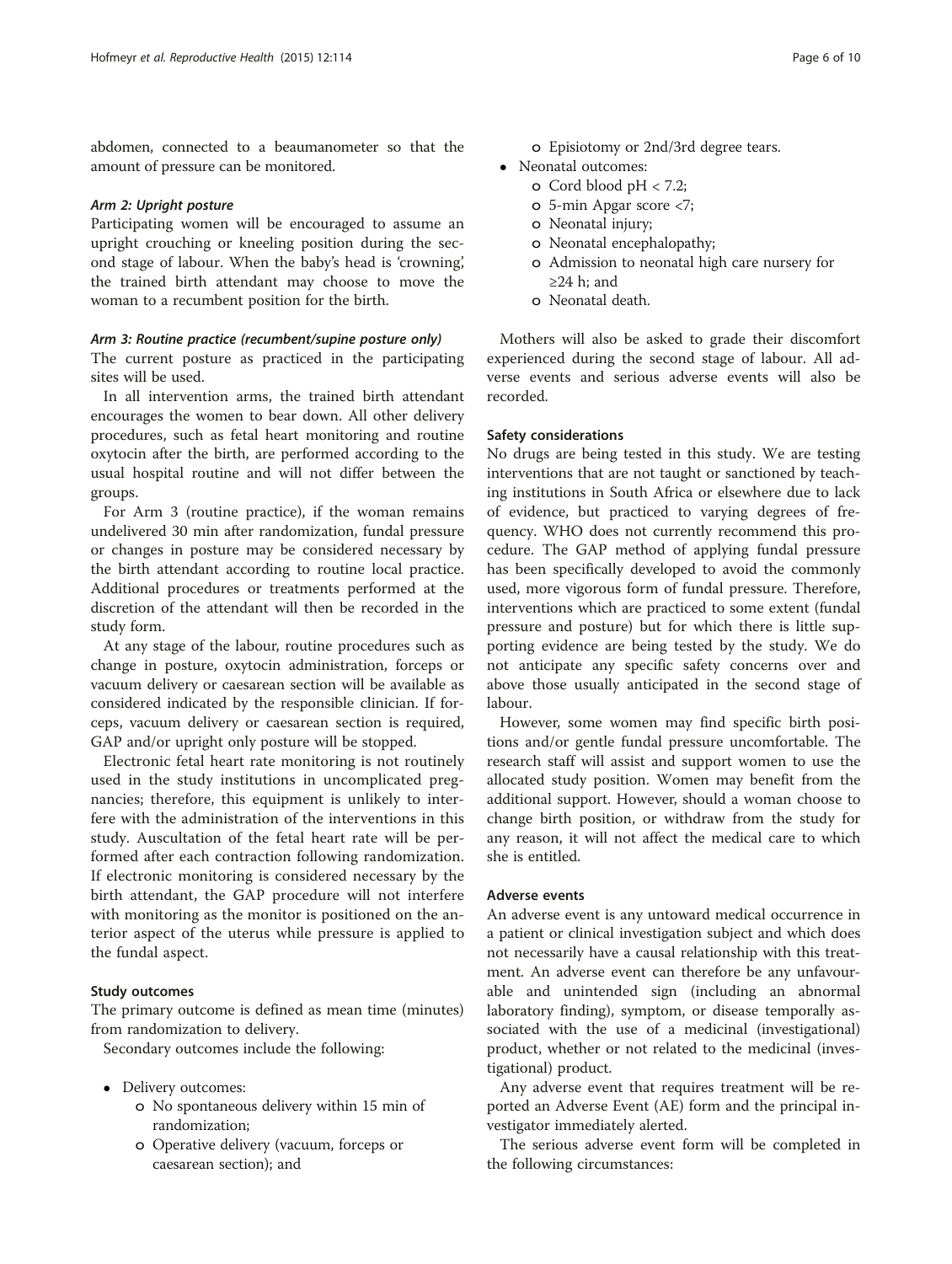- The woman has been transferred to another department or hospital in relation to an adverse event after enrolment in the trial.
- An adverse event has caused prolonged hospital stay.
- The woman has been re-admitted to the hospital for further care of an adverse event that has occurred while she was in the trial.
- The adverse event has caused permanent loss of function of a system or organ.
- The adverse event is considered to be life threatening.
- The adverse event has resulted in death.

Reporting of AEs and SAEs will be done using an adverse event (AE) form and serious adverse event (SAE) form. These forms will be completed by data collectors and the principal investigator informed as soon as possible. The WHO project manager will be notified of the AE or SAE within 24 h, and the DSMC will be notified of SAEs within 24 h (accelerated reporting).

#### Criteria for discontinuation

Criteria for discontinuation of a participant

Participants who no longer wish to remain in the study will be discontinued.

#### Criteria for discontinuation of the study

An interim analysis by the statistical team is planned after 50 % of women have completed the study. These results will be reviewed by the Data Safety and Monitoring Committee (DSMC). All adverse events and severe adverse events will be provided to the DSMC on an expedited basis. If the Committee feels the data confirms significant harm or benefit attributed to one of the study arms and recommends discontinuation of the arm or the study, enrolment will be stopped accordingly.

#### Follow-up procedures

Delivery details of screened, consenting women who are not enrolled/randomized (e.g. who deliver before enrolment by caesarean section or vaginal delivery) will be recorded on the relevant screening form.

Participating women and their neonates must be followed up until discharge from the maternity and neonatal units. Therefore, we do not anticipate any loss to follow-up. The case report forms are available upon request.

For quality control, in a subset of cases a mobile phone or camera-based video and sound recorder with recorded time display may be set up behind the woman prior to random allocation. The recorder will be positioned so that the mother's identity is not seen. The researcher's recorded voice must document the time at which the randomization envelope is opened, the posture of the woman, the use of fundal pressure, and the time of delivery of the baby. The times will be transcribed from the time sheet and/or the recording to the paper CRF.

Recordings will only be used for research purposes; to assess quality of recording of timing of events. These recordings will be kept securely with other trial documentation in the research office and be accessible only to research staff. At the end of the study all recordings will be destroyed.

#### Data management and quality assurance

Both the protocol and the trial report will include requirements laid out in the CONSORT statemen[[34](#page-9-0) - see reference on CONSORT]t. The protocol is registered with the Pan African Clinical Trials Registry (PACTR201502001034448). The first version of the statistical analysis plan will be finalised before recruitment begins. Participating research staff will be trained to correctly introduce the study to potential participants, administer the consent and correctly complete all study forms as per the manual of operations and for entering data in the web-based system. Each trial site will pilot the trial procedures, including pilot testing the forms, before recruitment. Refresher courses will be conducted as considered necessary.

Randomization will take place when the woman's name and hospital number is written in the randomization register. Good Clinical Practice (GCP) procedures will be followed. Data will be collected by research staff onto paper CRFs.

Quality control will be performed on-site: a member of each research team will be responsible for data entry and query management, and ensuring that the CRFs are correctly filled out. Completed CRFs will be randomly checked by another member against the original patient records for correctness. Any discrepancies will be immediately addressed.

### Data entry

The data will be entered in OpenClinica™, a web-based, fully GCP-compliant data management system. The data analyst at WHO Geneva will develop the data management system, provide hosting, data back-ups and maintenance of the system.

A validation system will be built into the data management system to ensure consistency, accuracy and completeness of the data collected (range checks, consistency checks and skips). Double data entry will be performed and queries will be resolved as much as possible before discharge of the woman from hospital. First and second data entry will be done as soon as the case report forms are completed.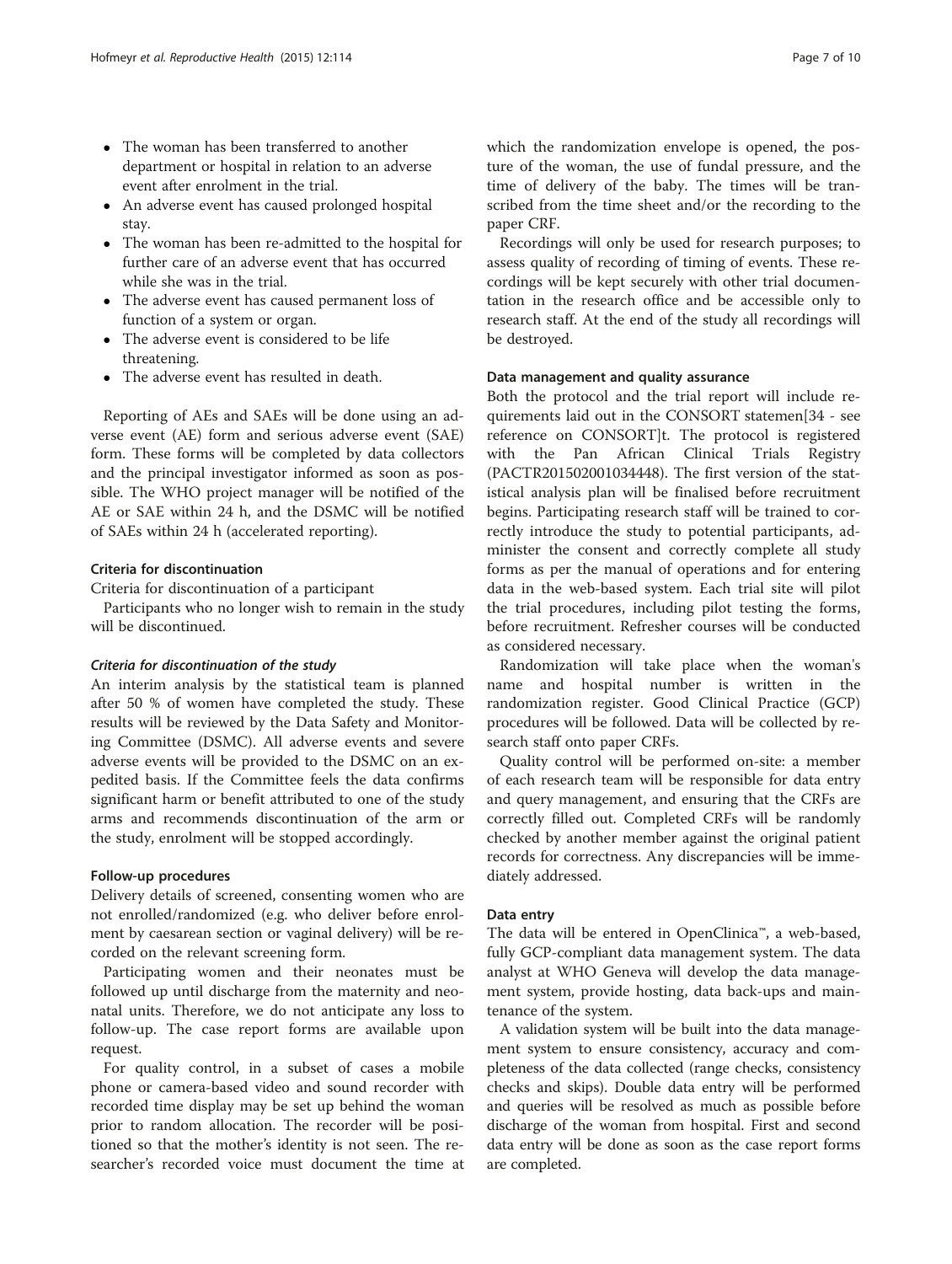It is unlikely that serious side-effects of the intervention will occur. Adverse events and serious adverse events, whether thought to be related to the trial intervention or not, will be recorded by the researchers on the adverse events CRFs which will be submitted to the DSMC and the relevant ethics committees.

### Data protection procedures

The following measures will be taken to ensure participant confidentiality:

- Trial data for each participant will be identified by a unique ID number, not the participant's name
- The trial register of names and trial ID numbers will be kept separate from the CRFs
- Trial documents will be kept securely under lock and key in the research offices and will not be accessible, other than to the researchers
- Data will be entered by trial ID number in the password-protected data management system to which only trial staff will have access
- The trial report will not contain the names of any participants
- After completion of the trial, the trial's documents will be kept secured for five years

# Statistical methods

The sample size has been calculated to be powered to detect a reduction in the primary outcome of mean time (minutes) from randomization to delivery of  $> =3$  min. A reduction of  $> =3$  min was used due to the findings of the study by Api et al (2009) [\[31](#page-9-0)], that reported a time from randomization to delivery of 23.1 min (SD 12.2 min) in the control group ( $N = 56$ ), and 18.6 min (SD 9.5 min) in the fundal pressure group ( $N = 34$ ). We assumed that upright posture alone would likely lie between these two (i.e. approximately 20.0 min). Using the Bonferroni rule to control for multiplicity, alpha is divided by the number of comparisons (0.05/3  $\approx$  0.02). We assumed a power of 90 % and alpha of 95 %. The study therefore requires 347 women in each arm, i.e. 1,041 women for all three arms. To allow for 10 % noncompliance, we aim to recruit 382 in each arm. The final sample size for the whole study is 1,145 women.

### Data analysis

Data will be generated from the on-line data management system and analysed in SPSS. The primary analysis will be based on all subjects with outcome data available. Any participants with protocol violations, including women who no longer wish to receive their allocated intervention but are prepared to have data collected, will be analysed in the group to which they were allocated (intention-to-treat). Data from subjects who withdraw

their consent will be excluded from the analysis and considered as lost to follow-up.

Baseline characteristics will be compared between groups to confirm the effectiveness of the randomization process in creating similar groups. Numbers and baseline characteristics of women lost to follow-up will also be compared between study groups to detect any imbalances.

Most study outcomes are categorical variables. For these types of variables, the number of subjects, number of missing values and percentages will be reported. Categorical variables will be compared between study arms as risk ratios with 95 % confidence intervals.

For continuous variables, e.g. time to delivery, the number of subjects, and number of missing values, minimum, maximum, means and standard deviations will be reported. Appropriate transformation of non-normal or skewed measurement will be performed. Means will be compared using t-tests for two independent samples, and 95 % confidence intervals will be calculated. If transformations do not generate a distribution approaching normality, medians and interquartile range (IQR) will be reported. The primary outcome of the study is "mean time (minutes) from randomization to delivery". The survival technique log-rank test will also be used to compare the survival rates of the three groups, pairwise. Results will be reported according to CONSORT guidelines [[22](#page-9-0)].

#### Discussion

# Expected outcomes of this study

The current widespread use of uncontrolled fundal pressure is an important public health and human rights issue, which this trial will seek to address. The study will establish whether upright posture and/or a controlled method of applying fundal pressure (GAP) can improve labour outcomes for women and/or their babies. If fundal pressure is found to have a measurable beneficial effect in this study, this gentle approach can be promoted as a replacement for the uncontrolled methods currently in use. If it is not found to be useful in this study, fundal pressure can be discouraged.

# Dissemination

The investigators are committed to the widespread dissemination of the findings of this study. We will seek to publish the results in a peer-reviewed journal, in addition to making the results available to the country Department of Health, to inform labour care policy and training. Study data will also be incorporated into our review of fundal pressure in the Cochrane Library, which is recognised as a leading source of evidence-based information. The review will appear in the WHO Reproductive Health Library,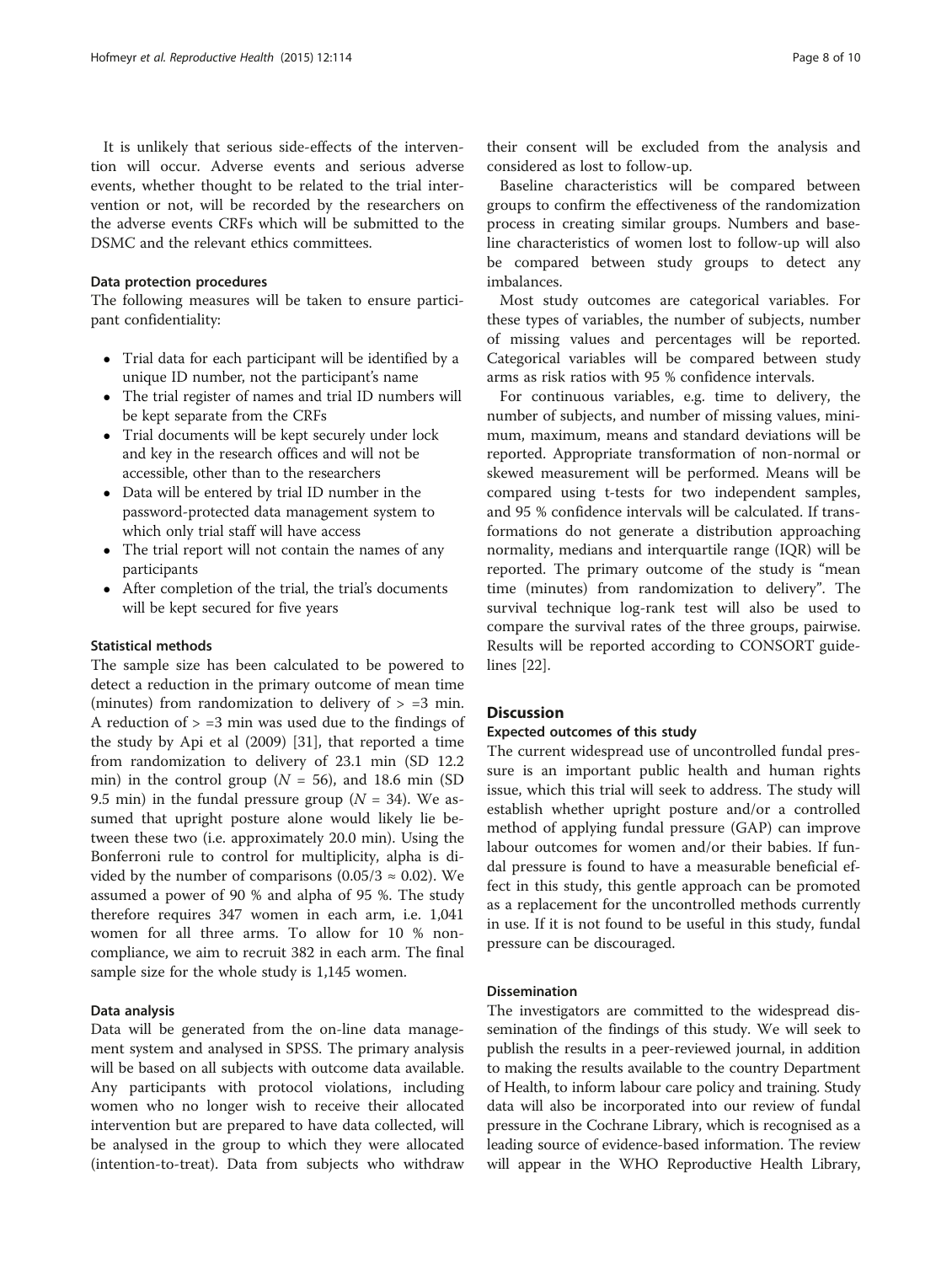<span id="page-8-0"></span>which is freely available on the internet in developing countries, and in several languages.

#### Anticipated problems and solutions

The main potential problem that we anticipate may be a slow rate of recruitment. To minimize this possibility, dedicated research staff will be appointed at the recruiting sites. In addition, recruitment will be closely monitored and, if inadequate, consideration will be given to including additional sites or extending the duration of the study. The trial procedures are straightforward and have been shown in a pilot study to be feasible. As posture during labour is a potential confounding factor for studies of fundal pressure, we have eliminated the potential for this variable to confound results by designing a three-arm trial.

#### Project management

This project will be managed by the UNDP/UNFPA/ UNICEF/WHO/World Bank Special Programme of Research, Development and Research Training in Human Reproduction (HRP), Department of Reproductive Health and Research, World Health Organization, Geneva, Switzerland. In South Africa, the country principal investigators will establish the research teams that will implement the research activities. The study coordinating unit in Geneva will conduct site visits before and during the implementation of the study to contribute to study site selection, training workshops and assessment of adherence to study protocols. There will be continuous communication between country research teams and study coordinating unit at the WHO. Regular contact will be made to ensure that the timeline are followed and problems solved without delay.

A Data Safety Monitoring Committee (DSMC) will be established to safeguard the interests of the trial's participants, potential participants, investigators and sponsors, to assess the safety and efficacy of the trial's intervention according to adverse event data available while the trial is ongoing, and all other data available at a predefined schedule, to monitor the trial's overall conduct and quality, and protect its validity and credibility and to make recommendations concerning continuation or termination of study or any other modification necessary based on the observed effects of the intervention.

# Ethical considerations

The main ethical consideration relates to the timing of recruitment. The WHO RHR and the Effective Care Research Unit have extensive experience in recruitment of women for interventions around the time of childbirth. These trials have shown that it is feasible to recruit women in early labour, and that it is acceptable to women.

All women will receive information about the trial in their language of choice, conforming to ethical requirements for research involving human subjects. The language is non-technical and easily understood. Participants will be given time to reflect on the information. After signing the informed consent form, participants will be free to withdraw from the trial at any stage without loss of benefits. If a woman is illiterate, an impartial witness will be present during the entire informed consent reading and discussion. The impartial witness will also sign and date the ICF, along with the individual who performed the informed consent discussion. The telephone numbers of investigators will be made available participants in the event that they require further information or assistance.

There will be no payment for participation. Only compensation for time spent completing trial procedures as approved or requested by local ethics committees to be appropriate and non-coercive will be considered.

The study protocol (WHO Study A65866) was reviewed and approved by the WHO Research Project Review Panel (RP2) and the WHO Ethics Review Committee. Ethics The University of the Witwatersrand Committee for Research on Human Subjects (HREC) has approved this study protocol (Ethics clearance certificate no. M131054).

#### Abbreviations

AE: Adverse event; ASCII: American standard code for information interchange; CONSORT: Consolidated standards of reporting trials; CRF: Case report forms; DSMC: Data safety and monitoring committee; ECRU: Effective care research unit; GAP: Gentle assisted pushing; GCP: Good clinical practice; ICF: Informed consent form; ICRHK: International centre for reproductive health Kenya; ID: Identification; PI: Principal investigator; SAE: Serious adverse event; SAS: Statistical analysis software; SIS: Statistics and informatics services; TSC: Trial steering committee; WHO: World health organization.

#### Competing interests

The authors declare that they have no competing interest.

#### Authors' contributions

The concept for this study was developed by GJH and AMG. The protocol was drafted by TL, MS and GJH, with substantial inputs from JPV, AS, SL and AMG. JPV developed this manuscript based on the final protocol. All named authors reviewed and approved the manuscript.

#### Acknowledgments

We would like to thank Mariana Widmer and Maria Rodriguez for their technical input in the development of the study forms.

#### Author details

<sup>1</sup>Department of Obstetrics and Gynaecology at East London Hospital Complex (ELHC), Effective Care Research Unit (ECRU), and Eastern Cape Department of Health, University of the Witwatersrand, University of Fort Hare, East London, South Africa. <sup>2</sup>UNDP/UNFPA/UNICEF/WHO/World Bank Special Programme of Research, Development and Research Training in Human Reproduction (HRP), Department of Reproductive Health and Research, World Health Organization, Avenue Appia 20, Geneva, Switzerland.

#### Received: 27 November 2015 Accepted: 4 December 2015 Published online: 16 December 2015

#### References

National Collaborating Centre for Women's and Children's Health (UK). Intrapartum care: care of healthy women and their babies during childbirth. London: RCOG Press; 2007. (NICE Clinical Guidelines, No. 55.) 8, Normal